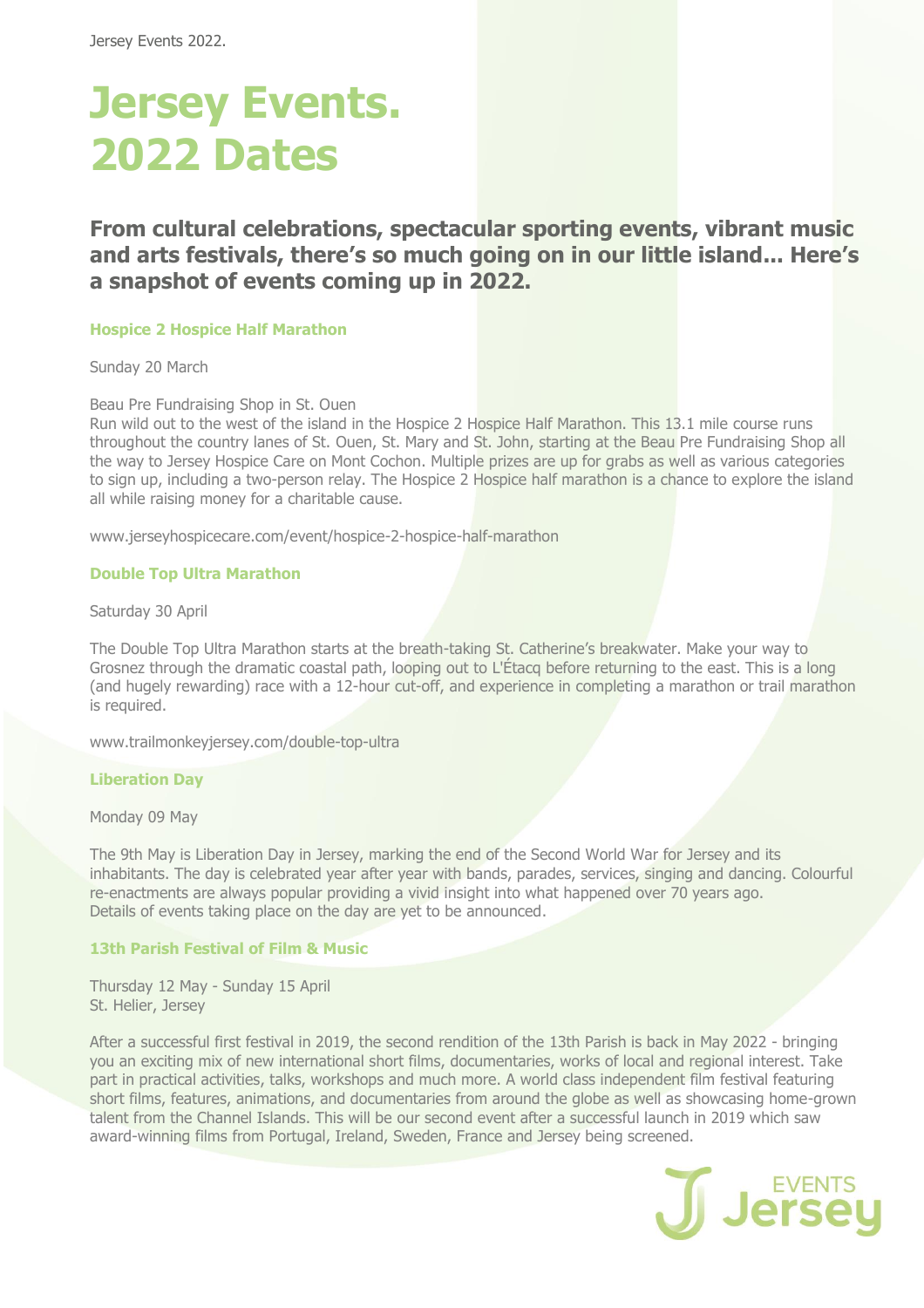Jersey Events 2022.

# **Durrell Challenge**

Sunday 22 May

Durrell Challenge runners support our vital work protecting some of the most threatened wildlife on the planet. The community of runners have helped connect, champion and support Durrell, raising over £200,000 in the last three years. We need your help to continue our work as the world's animals and their habitats face constant threat.

www.doitfordurrell.com

# **The Queen's Platinum Jubilee Weekend**

Thursday 02 - Monday 06 June

On 06 February this year, Her Majesty The Queen will become the first British Monarch to celebrate a Platinum Jubilee, marking 70 years of service to the people of the United Kingdom, the Realms and the Commonwealth. The four days of celebrations will include public events and community activities, as well as national moments of reflection on The Queen's 70 years of service. Jersey's plans are yet to be announced; however, events will align to the programme set out by Buckingham Palace.

# **Barclays Boat Show**

Friday 10 - Sunday 12 June St. Helier Marina / Weighbridge Place

First staged in 2008, the Barclays Jersey Boat Show remains the largest free-entry public event in the Channel Islands, attracting more than 30,000+ visitors over the three days. The show will feature activity both on and off the water with a multitude of yachts and motorboats to view in St. Helier Marina, displays and demonstrations in the outdoor and active zone, a range of marine and lifestyle exhibitors, as well as catering concessions along the quayside and a full music entertainment programme on the Solent Stevedores Main Stage in Weighbridge Place.

www.jerseyboatshow.com

#### **Sunset Concerts**

Friday 17 - Saturday 18 June

The Sunset Concerts are a much-anticipated occasion on the islands calendar of events. As the event is free all you'll need is a picnic (We'd suggest something fresh and local) and great company. The live music and natural surroundings are the perfect landscape to cultivate long-lasting summer evening memories. Parking is available at a small cost, visit the National Trust website for more information.

www.nationaltrust.je

## **The Island Walk**

Saturday 18 June

This is an iconic event in Jersey's active events calendar, with over 24,000 participants raising £2.4 million since its inception, and every penny is distributed to local charities. Test your stamina as you explore the island in this tough 48.1 mile walk. The beauty of the route as you pass along Jersey's beautiful coastline, sandy beaches, dramatic cliffs, and stunning countryside will power you through the course. This year, walkers will set off at 03:00 on Saturday 18 June from Les Fontaines Tavern and finishing on the coast of St. Ouen's bay, Le Braye.

www.islandwalk.je

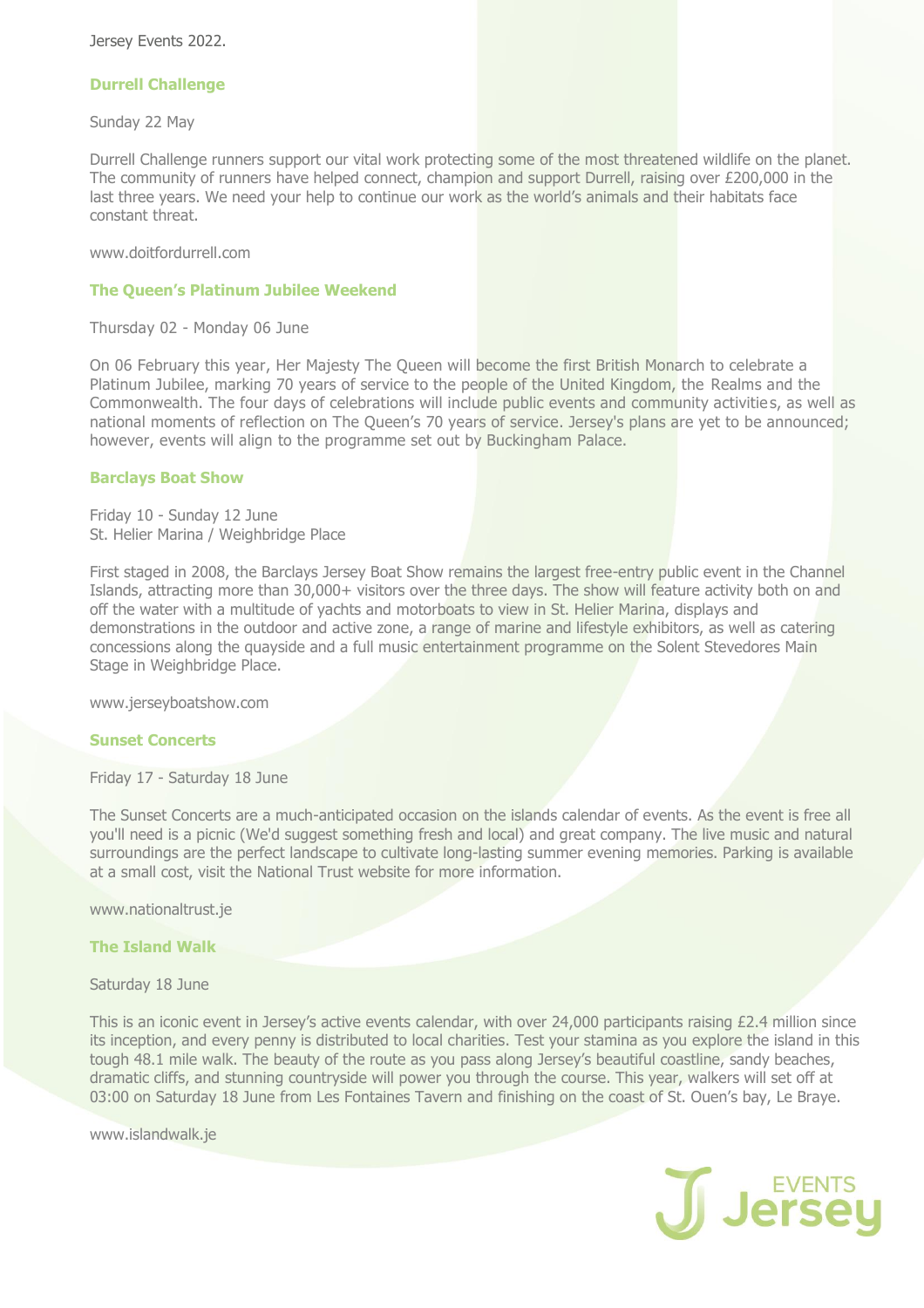# **Jersey Style Awards**

Thursday 23 June The Royal Jersey Showground, Trinity 

Save the date for Jersey's most exciting red-carpet night of the year, showcasing the best of what Jersey has to offer across the arts, culture, retail, tourism, and style sectors. Join the island's most glamorous redcarpet gala with some very special guests and celebrities, including an international music act.

www.jerseystyleawards.com

#### **FNHC Colour Festival**

Saturday 25 June

Family Nursing & Home Care's Colour Festival is a celebration of Life for the whole family. The festival includes a 5km colour run (or walk) and DJ. For the colour run, participants pass through five colour stations where they are showered with different coloured environmentally friendly coloured powdered paint.

www.race-nation.co.uk/register/fnhc/colour-festival-2022

## **Out-There**

Saturday 02 - Sunday 03 July Val de la Mare

If house or drum and bass gets you grooving, Out-There has to be on your 2022 Summer bucket-list. Out-There is an unmissable all-day dance event, hosted in a unique destination, the "Valley of The Unknown". This unique dance event hosts three stages, supplying heavenly house, lively drum and bass, and a crowd favourite - the hospitality stage. Dance the weekend away in the natural surroundings of Val de la Mare in St. Ouen! The event has proudly hosted artists such as Fisher, Basement Jaxx, Purple Disco Machine and Chase and Status.

www.out-there.je

#### **Awakening Festival**

Saturday 16 July The Royal Jersey Showground, Trinity 

Awakening Festival is a unique wellness event designed for anyone looking to refresh their mind and body through interactive workshops, live music and unique insights from some of the UK's top "wellbeing gurus". The line-up includes leading nutritionist, Rhiannon Lambert, ex rugby player and mind & movement mentor, Richie Norton, and celebrity artists such as Goldie Rocks, Howard Donaldson (Take That) and Rob Da Bank (Bestival co-founder and DJ).

# **Good Vibrations Surf Festival / Channel Island Surf Championships**

Saturday 16 July **Watersplash** 

Good Vibrations is back for 2022 after two years out and this year will be hosting the Channel Island Surf Championships. Expect the event to be bigger and better than ever before! Head down to the Watersplash to join in the Good Vibes for a great cause, the all-day 80's themed surf festival is hosted in aid of Mind Jersey. Activities on the day include surf competitions, beach 5-a-side football, volleyball, workshops and much more.

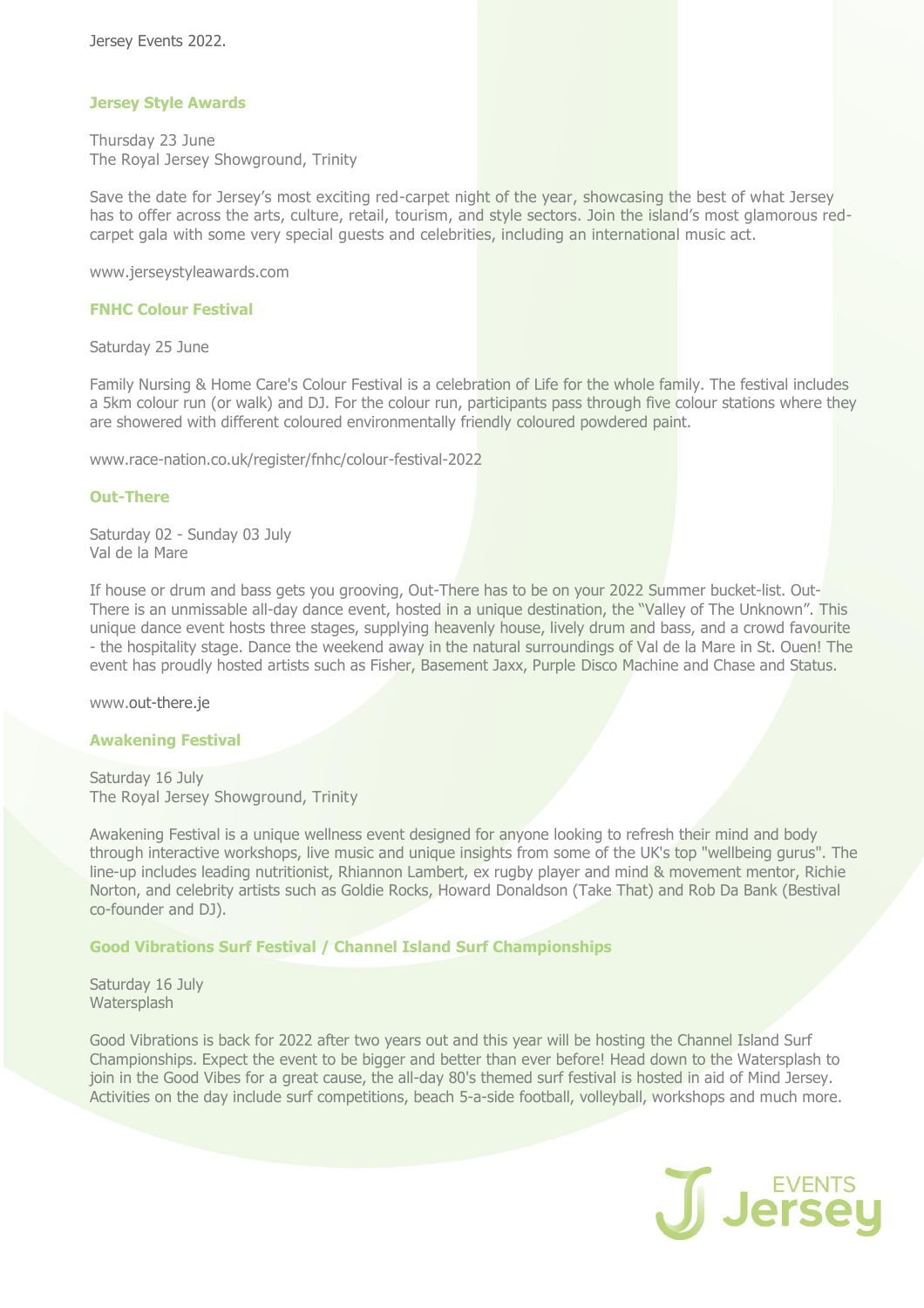# **VBET Cup (Jersey Bulls)**

Saturday 16 - Sunday 17 July Springfield Stadium

Visit Jersey for a thrilling weekend of football as the Jersey Bulls take on FC United of Manchester, Cray Wanderers and Hashtag United on July 16 and 17 at Springfield stadium, St. Helier. Why not head into the town centre after the game to follow the post-match buzz!

## **Acurro Jersey Triathlon**

Saturday 17 July

Sign up to the Accuro Jersey Triathlon for a truly enriching experience – The most southerly triathlon in the British Isles provides four different race formats, all surrounded by the beauty of Jersey's natural surroundings. Explore the west of the island on wheels as you take on the Standard or Jersey Sprint course, from the Faulkner Fisheries to the green depths of St. Peter's valley, this course has plenty of key landmarks to inspire you along the way. The Accuro Triathlon is a special event in the island's sporting calendar, welcoming a community of sporting enthusiasts and athletes to get together and show what they're made of.

www.jersey-triathlon.com

## **Havre Des Pas Seaside Festival**

Saturday 23 - Sunday 24 August

Oh we do like to be beside the seaside in Jersey. Come on down to the fabulous historic Havre des Pas Lido for a weekend full of family fun in and by the water. A fun day for all the family at Havre des Pas beach, St. Helier. There's plenty of activities to keep the whole family entertained including arts and crafts, food stalls, rides, and of course live music.

#### **Round The Rock - Trail Monkey**

#### Saturday 06 August

Jersey is famous for many things - from its potatoes, Bergerac and cows being the most obvious, but Round The Rock is an unforgettable gem of a race that will literally take your breath away. The route hugs the coast of Jersey in an anticlockwise direction and runners are in for a treat. Take inspiration from the stunning granite cliffs of the north coast and the golden sands of St. Ouen's Bay. Offering a number of races from solo, relay, marathon and half marathon race options, all commencing from the Steam Clock by the St. Helier Harbour.

www.roundtherock.co.uk/round-the-rock-marathon-and-half-marathon/

# **Battle of Flowers & Moonlight Parade**

Thursday 11 - Friday 12 August

2022 marks the 120th anniversary of the first staging of the Jersey Battle of Flowers - Enjoy the spectacle of flower festooned floats, musicians, dancers, and entertainers providing a tremendous atmosphere in the Grand Day Parade. The Battle of Flowers carnival atmosphere continues during the Moonlight Parade, featuring once again many of the parade floats and entertainment. The floats, which are festooned with thousands of illuminated lights, offer a totally different experience. and magical atmosphere. One of the most popular night time events in Jersey, the floral extravaganza concludes with spectacular fireworks and aeronautical displays

www.battleofflowers.com

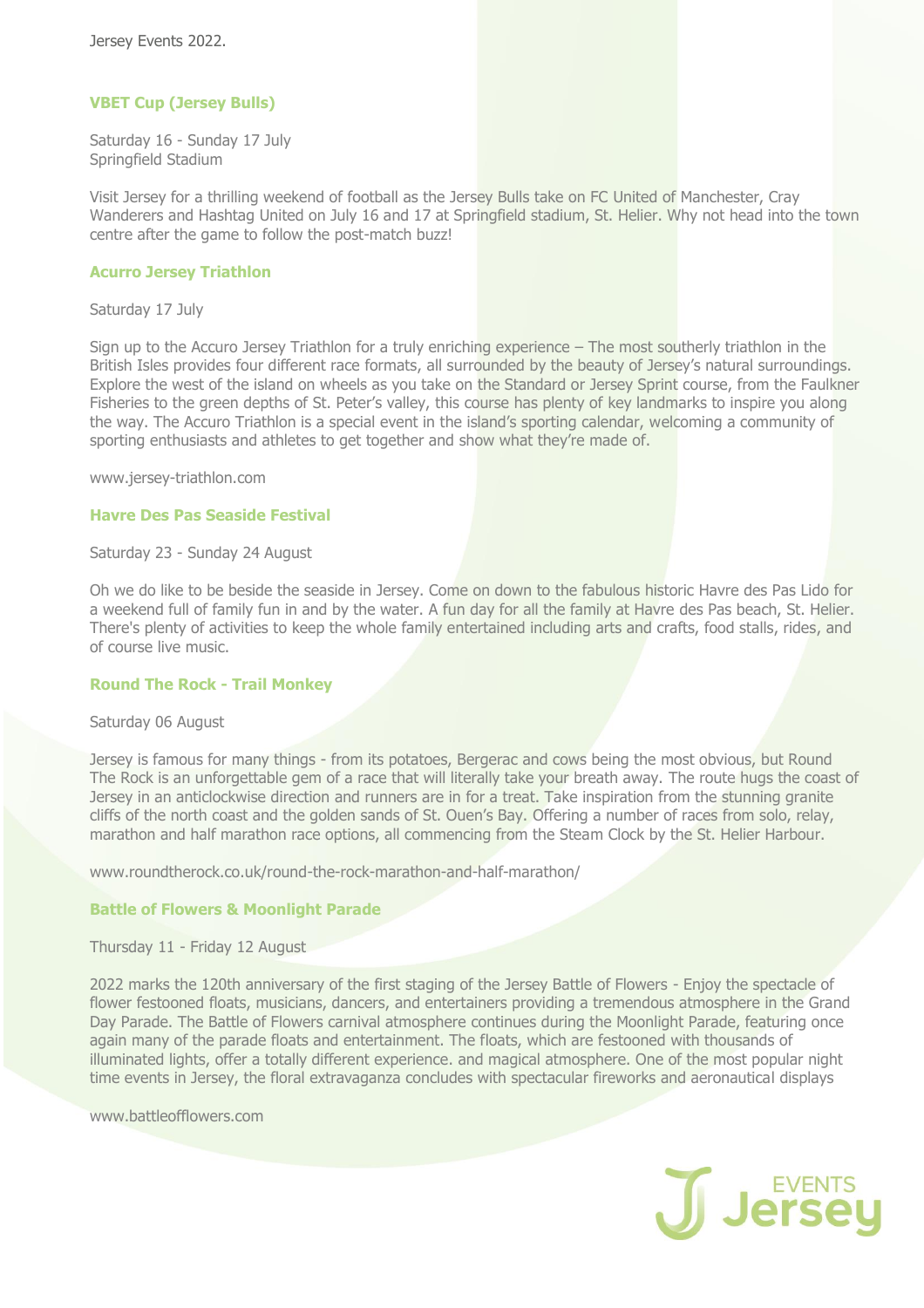Jersey Events 2022.

## **Jersey Regatta**

Thursday 01 - Sunday 04 September

Whether you race a cruiser, quarter-ton, sports boat, dayboat, dinghy, sport catamaran or windsurfer, you will have three days of exhilarating racing in the beautiful arena of St. Aubin's Bay and in the case of the cruiser classes, the adjacent coastal waters. A full 'après racing' programme held in the yacht clubs, brings each day to a close. Now in its 24th year, the Regatta is slated for 01 - 04 September and, once again, is kindly and keenly sponsored by offshore law firm Carey Olsen.

www.jerseyregatta.com

## **Weekender**

Saturday 03 - Sunday 04 September

After two (long) years out, the Channel Islands "Great Summer Festival" returns to the Royal Jersey Showground. The two-day festival immerses revellers in the festival experience, with fresh local food and drink through daytime to evening and into the night. Witness global music artists and local acts over multiple music stages - Area 23, The Hype stage or WKNDR, which will be your festival favourite? Weekender Jersey presents a diverse selection of artists, from The Jacksons and The Farm to KSI, Sigala, Becky Hill, Ella Henderson, Jax Jones, Jubel and so many more unmissable acts. Grab your tickets and don't miss out.

www.weekender.je

## **Jersey International Air Display**

#### Thursday 8 September

The skies above have enjoyed an annual display for over 63 years, delighting and attracting tens of thousands of local residents and visitors to enjoy one of the most eagerly anticipated events in Jersey's summer programme of activities. Coupled with the fact it is also one of the finest free air shows in Europe.

## **PRIDE - 50th anniversary**

#### Saturday 10 September

The Channel Islands Pride 2022 will begin in Guernsey on 03 September and end in Jersey on September 10. Pride is for everyone who believes in equality and diversity. It starts with the LGBTQ community and extends to our families, friends, allies, supporters, work colleagues – anyone, in fact, who believes in equality and diversity. Celebrations for the 50th anniversary are yet to be announced.

# **Festival of Words**

Thursday 22 - Sunday 25 September

This five-day literary event promotes a love of the written and spoken word across our community in a variety of styles and settings, as well as welcoming internationally renowned authors to our beautiful island.

www.jerseyfestivalofwords.org

#### **Electric Park**

# Saturday 24 September

Electric by name eclectic by nature. The one-day music festival is back for 2022, held at St. Helier's sea-front, people's park on Saturday 24 September. Line-up to be announced on www.electricpark.je